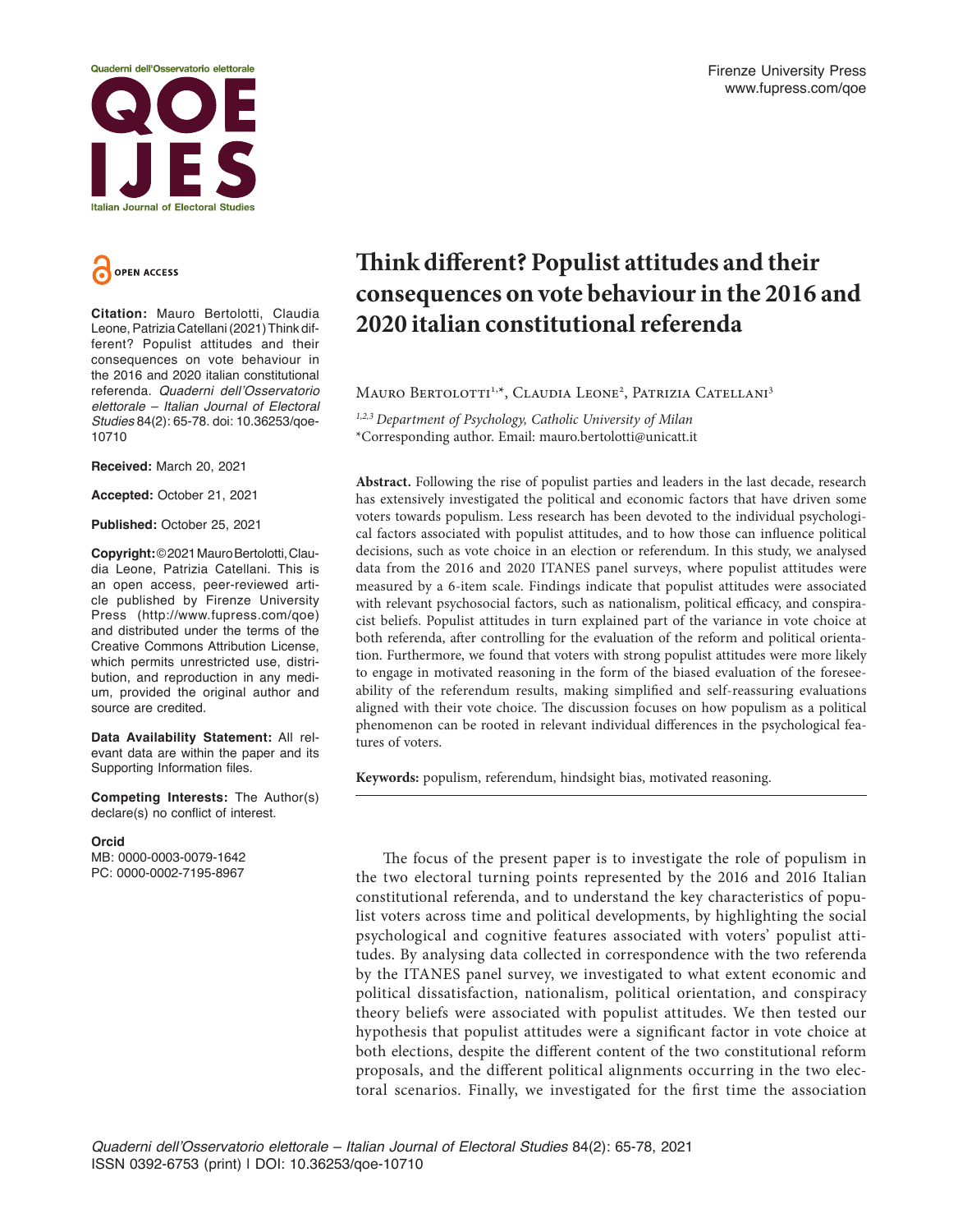between populist attitudes and a cognitive bias, namely the hindsight bias, in order to test our hypothesis that populist voters differed from other voters not only in their vote choice at the 2020 referendum, but also in the way they retrospectively evaluated its outcome.

#### DEFINING AND MEASURING POPULISM

Defining populism has been a central issue in the recent academic debate. Populism adapts and changes in relation to the context in which it is expressed, being "a thin-centred ideology that considers society to be ultimately separated into two homogeneous and antagonistic groups, 'the pure people' versus 'the corrupt élite', and which argues that politics should be an expression of the *volonté générale* (general will) of the people" (Mudde, 2007, p. 23). This definition covers two main themes of populism: one is its mutable relationship with ideology, and the other is the dualism of people versus élites as the cornerstone of its worldview and rhetoric, where the people are the oppressed and the élites are the oppressors.

As to the relationship between populism and ideology, over time populism has been associated with cultural and economic positions related to both the traditional right (e.g., nativism) and the traditional left (e.g., socialism), and populist movements have positioned themselves across the political spectrum, and sometimes outside it (Mudde & Rovira Kaltwasser, 2013).

As to the dualism of the people versus the élites, identification with a *pure people* is central in the creation and definition of populist movements (Mayer, Kaymak, & Justice, 2000), in contraposition with a *corrupt élite*. This in-group vs. out-group distinction is routinely used by populist leaders to provide followers with a distinct yet inclusive identity, which is key to the building and polarisation of consensus.

In parallel with the theoretical definition of populism, based on the analysis of populist leaders' rhetoric, party manifestos and party platforms (Hawkins, 2009; Pauwels, 2011; Rooduijn, de Lange & van der Brug, 2014; Rooduijn & Pauwels, 2011), there have been several attempts to develop an empirical measure of citizens' support for populist ideas and beliefs, and delineate the characteristics of populist voters, identifying the features that distinguish them from the supporters of parties along the traditional political spectrum.

Early attempts (Elchardus & Spruyt, 2012; Hawkins, Riding & Mudde, 2012; Stanley, 2011) yielded mixed results in terms of measurement accuracy and predictive power (e.g., the association with support for populist parties). Thereafter, Akkerman, Mudde, and Zaslove (2014) developed a measure of populism as an attitude. A sample of 586 Dutch respondents were asked to report their agreement with 14 statements, using a 5-point Likert scale ranging from 1 (I very much disagree) to 5 (I very much agree). After conducting a principal component analysis, Akkerman and colleagues (2014) selected 7 items to form a scale of populist attitudes. These items include statements referring to popular sovereignty (e.g., "The people, and not politicians, should make our most important policy decisions"), the contraposition between the people and the élites (e.g., "The political differences between the elite and the people are larger than the differences among the people"), and Manichean antagonism to an evil political élite (e.g., "Politics is ultimately a struggle between good and evil"). Participants' scores on this scale were negatively correlated with measures of elitism and pluralism (Hawkins et al., 2012), and they were significantly higher among voters of left- and right-wing populist parties, as compared to voters of mainstream left- and right-wing parties. As the measure includes multiple dimensions, different approaches to its scoring have been proposed. Whereas most studies simply averaged the item scores into a single score representing a global indicator of participants' populist attitudes, others (Wuttke, Schimpf & Schoen, 2020) argued that a non-compensatory scoring strategy may better reflect individual's attitudes along the different dimensions of the construct, identifying as populist only those who score high in each and every dimension of the populist attitudes.

In addition to the Netherlands (Geurking, Zaslove, Sluiter & Jacobs, 2020), the scale developed by Akkerman and colleagues (2014) has been widely employed in studies conducted in several other countries, such as Belgium (Spruyt, Keppens & Van Droogenbroeck 2016), Chile (Hawkins & Rovira Kaltwasser 2014), France (Vasilopoulos & Jost, 2020), Switzerland (Schulz et al., 2018), the U.S.A. (Oliver & Rahn 2016), and Italy (Cremonesi, 2019). The items included in the ITANES 2020 survey, and used in this study, were also based on this scale.

#### THE PSYCHOSOCIAL ANTECEDENTS OF POPULISM

Besides its definition and measurement, another main area of research on populism dealt with its roots in citizens' political, economic, and social characteristics. A first cluster of studies has explored the so-called *economic anxiety hypothesis* (Hernandez & Kriesi, 2015; Rooduijn & Burgoon, 2018), according to which populism is related with negative economic conditions, such as those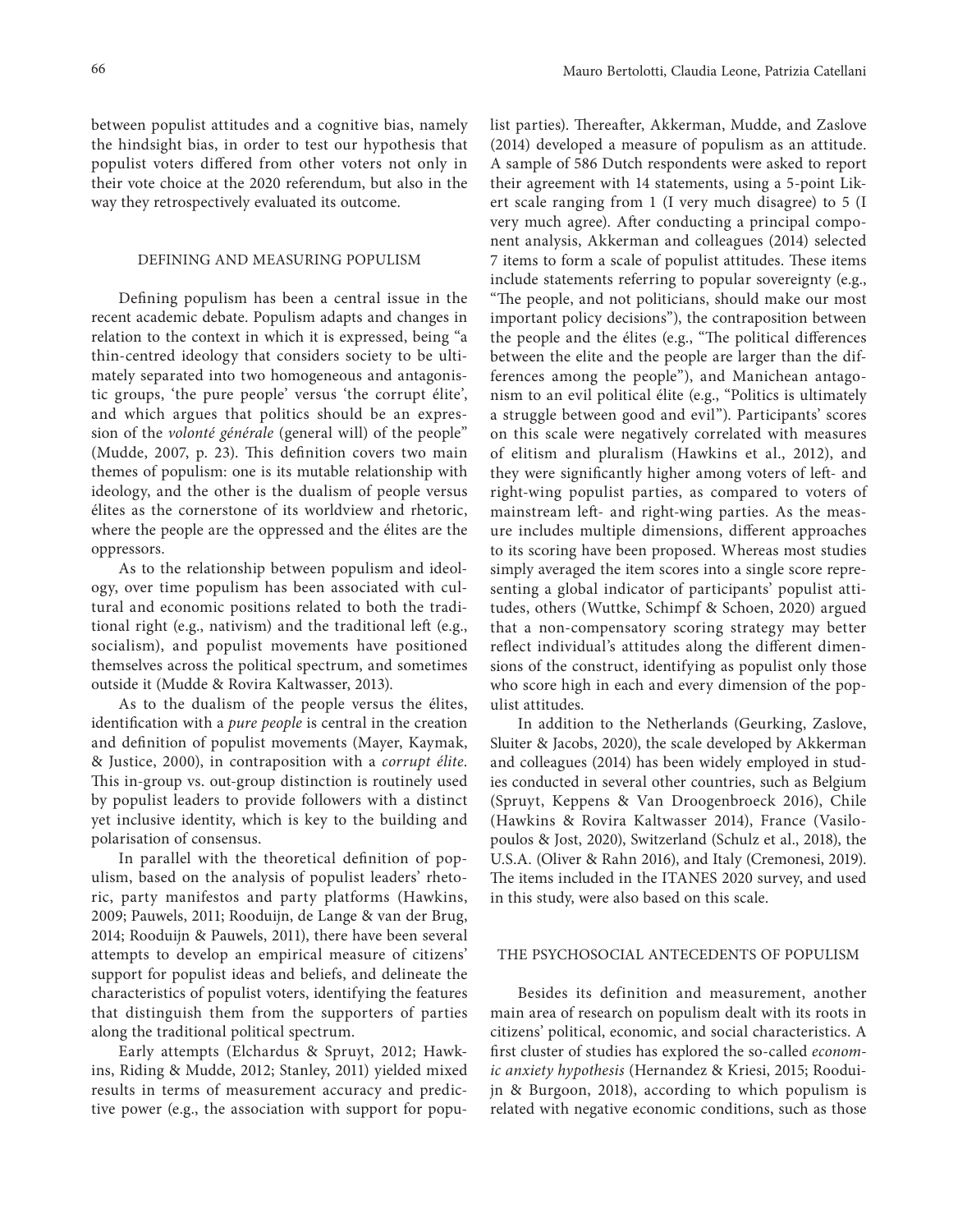arising from global financial crises. These generate economic insecurity and dissatisfaction among many citizens, and the difficult handling of these economic conditions further reduces citizens' trust in incumbent politicians, whether they are left- or right-wing oriented, and in the political system as a whole (Algan, Guriev, Papaioannou & Passari, 2017). This process creates fertile ground for the growth of populist parties, which tend to be outside traditional parliamentary majorities, in a position that allows them to blame the "corrupted élites" for unsatisfactory economic performances (Rooduijn, 2018), as well as to make generous and reassuring promises to the economically distressed voters.

Based on these assumptions, some studies have investigated whether individual perceptions of the economic outlook and insecurity are associated with support for populist parties and populist attitudes (Rothwell & Diego-Rosell, 2016). These studies, however, found only weak evidence of greater populism among individuals from low-income households than among individuals from more affluent backgrounds. Research in the area of political psychology analysed low external political efficacy, that is the perception of politicians and the political system not caring about citizens' opinions, as a potential mediating factor between negative economic evaluations and support for populist leaders and movements (Rooduijn, Van Der Brug & De Lange, 2016). This concept is also clearly related with the more general notion of political discontent (Passarelli & Tuorto, 2018; Van der Brug, 2003) that comes from the weak presence and the inconsistent responsiveness of political institutions, causing frustration and a loss of trust in traditional political parties.

Another set of studies have explored the so-called *cultural backlash hypothesis* (Inglehart & Norris, 2016), according to which populist attitudes are associated with the perception of a changing cultural (rather than economic) outlook, and the experience of citizens feeling "strangers in their own land" (Eatwell & Goodwin, 2018; Inglehart & Norris 2016). In this case, populist attitudes are seen as a form of individual reactance to some cultural trends which have become mainstream in the latter part of the 20<sup>th</sup> century, such as secularisation, globalisation, and multiculturalism. Whereas both centre-left and centre-right parties substantially accept these trends and incorporate them in their political agendas, populist leaders and parties propose themselves as defenders of traditional values, local economic interests, and native populations, adopting anti-diversity, anti-European (Bellucci & Serricchio, 2016), and anti-immigrant rhetoric. Immigration, seen as a threat to both economic security and cultural integrity (Stephan, Ybarra & Morrison, 2016), has been especially focused on by populist move-

ments (Mudde, 1999; Pettigrew, 2016), and several studies have identified significant associations between populism, ethnonationalism, and negative attitudes towards immigrants (e.g., Marchlewska et al., 2018).

Research in the area of political psychology has further investigated the implications of the cultural backlash hypothesis, looking for the psychosocial dimensions associated with ethno-nationalism and support for populist parties. This line of research has identified relative deprivation and collective narcissism as two main psychosocial factors underlying populist attitudes. *Relative deprivation* has been long studied in social psychology in the context of intergroup conflict (Walker & Pettigrew, 1984) and collective action. It is the belief that one's in-group receives less than rival out-groups, generating feelings of injustice and resentment towards said out-groups, not because of their objective material wealth, but because of the perceived uneven distribution of resources and status. Relative deprivation often applies to ethnic or immigrant minorities, which are targeted for the perceived undeserved benefits they receive from the States. In a study with Belgian participants, relative deprivation was found to be positively associated with populist attitudes (Elchardus & Spruyt, 2016). Similarly, in a study conducted in the USA (Marchlewska, et al., 2018), relative deprivation was found to be a positive predictor of vote for a populist candidate (i.e., Donald Trump). The same study also found an association between support for populist candidates and *collective narcissism*, defined as an unrealistic belief in one's ingroup's greatness, contingent on external validation (de Zavala, Cichocka, Eidelson & Jayawickreme, 2009).

In our study, we considered a range of potential psychosocial antecedents of populism, in order to assess their association with populist attitudes measured in the ITANES 2020 survey. In particular, we included in our analysis participants' perception of the economy (both at the national and at the household level), and measures of internal and external political efficacy, to test the role of economic anxiety and political distrust in the development of populist attitudes. We then included two measures of participants' attitudes towards two key issues related to nationalism, namely immigration and membership in the European Union, to test their association with populist attitudes, as hypothesized by the cultural backlash hypothesis.

## POPULISM, CONSPIRACISM AND COGNITIVE BIASES

In addition to the economic, political, and psychosocial factors discussed above, some research sug-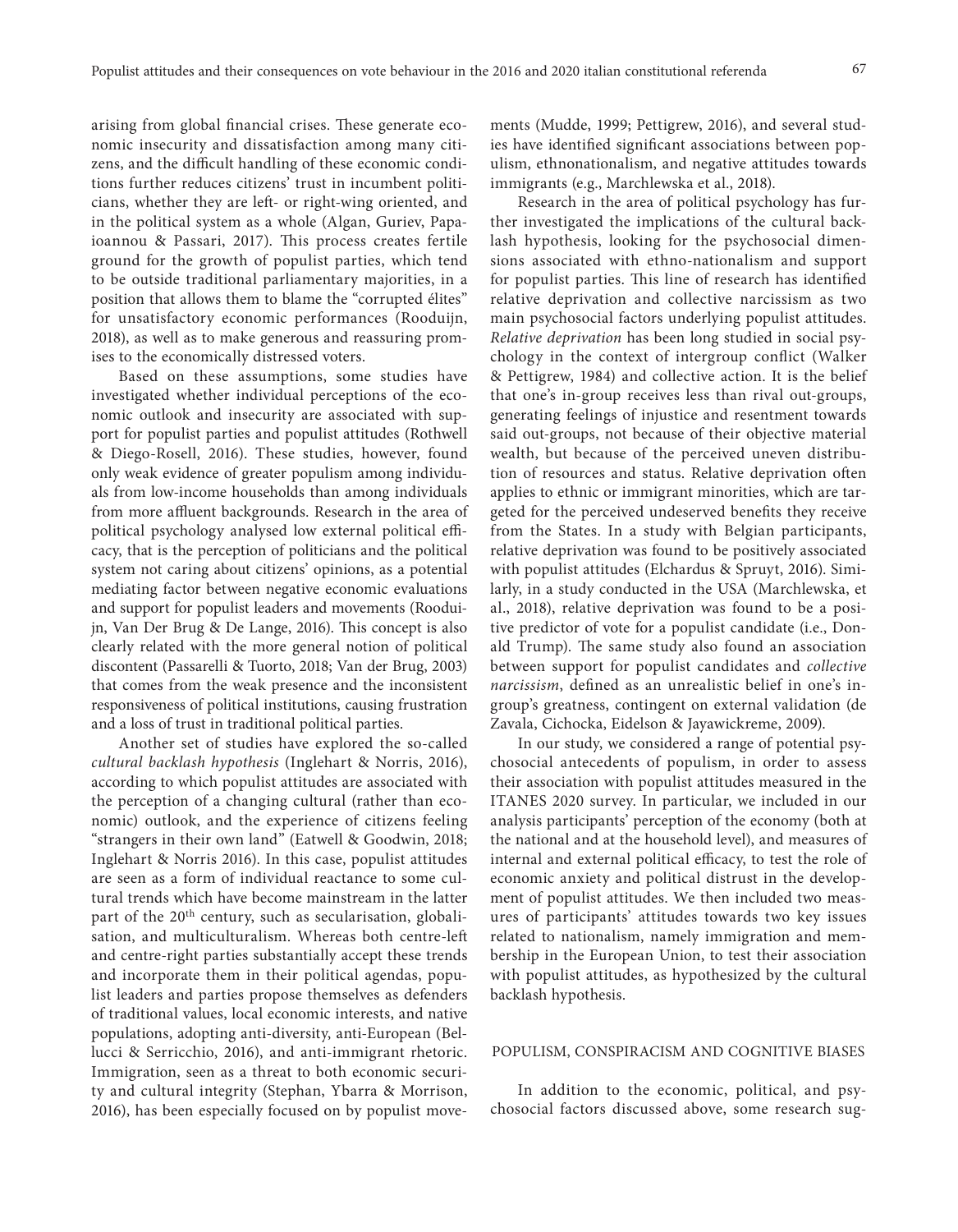gests that populism may be also associated with certain shared beliefs, and the individual cognitive processes fostering them.

There is growing evidence of, and concern for, populist movements' and leaders' use of conspiracy theories to gain consensus (Castanho-Silva, Vegetti & Littvay, 2017; Hameleers, 2020; van Prooijen & Douglas, 2018). Recent research has therefore started investigating whether supporters of populist parties are particularly attracted by this kind of narrations (Enders & Smallpage, 2019), and whether these narrations are particularly persuasive for individuals with certain worldviews and cognitive styles. Conspiracy theories are explanations of political or historical events that go against those commonly accepted by the political and media establishment, and argue for the existence of vast and powerful machinations that control social, political, and economic events in order to oppress the population, or parts of it (Douglas, Sutton & Chichoka, 2017). These elements of conspiracy theories appear to fit with populists' Manichaeism (Hawkins, 2009), and political and social distrust (Goertzel, 1994), as they reinforce the idea of the people being a candid and unaware victim of the deeds of an evil cabal of politicians and businessmen.

Research on the link between conspiracist beliefs and populist attitudes provides some insight into the tendency of populist voters to deviate from strictly objective and fact-based evaluations, in favour of simplistic narratives that are consistent with their prior beliefs (Catellani, 2020; Fiedler, 2021), thus suggesting that endorsement of conspiracist beliefs may be the result of motivated reasoning (Taber & Lodge, 2006). Past research on politically motivated reasoning (Jost, Hennes, & Lavine, 2013), in particular, has already shown that such phenomenon is present in voters throughout the political spectrum (Achen & Bartels, 2016; Flynn, Nyhan & Reifler, 2017; Kahan, 2016; Leeper & Slothuus, 2014; Lodge & Taber, 2013), and associated with certain individual characteristics, such as high levels of dogmatism and intolerance for ambiguity (Federico & Malka, 2018; Jost, 2017; Jost et al., 2013). These features, which have been attributed in the past to certain political groups such as extremists and conservatives, appear to be relevant also in defining populist voters. Therefore, it is possible that populist voters would frequently incur in cognitive biases and motivated reasoning when processing political information.

We focus here on one specific bias, the so-called hindsight bias (Fischhoff, 1975), which is known to commonly occur in political judgements, such as when discussing the outcome of an election (Bertolotti & Catellani, 2021; Blank, Fischer & Erdfelder, 2003). Generally

speaking, the hindsight bias is the tendency to retrospectively overestimate the likelihood of an outcome (Roese & Vohs, 2012), and it is experienced as the failure to correctly recollect past inaccurate predictions (the *memory distortion* component), the tendency to perceive the actual outcome as unavoidable (the *inevitability* component), and to overstate one's ability to predict it (the *retrospective foreseeability* component). This latter component has been found to be particularly affected by motivational factors, such as the desire to perceive the world as ordered and controllable (Markman & Tetlock, 2000; McGraw & Tetlock, 2005; Thompson, Armstrong & Thomas, 1998) and the desire to reduce ambiguity by reaching a sense of *cognitive closure* (Kruglanski & Webster, 1996), both of which are related to the already mentioned intolerance of ambiguity. Furthermore, research has found retrospective foreseeability to be related also to self-presentation concerns, that is the desire to put oneself (and one's relevant group, based on political, social, or national identification) in a positive light. As foresight and shrewdness are usually considered desirable traits to possess, individuals are inclined to claim that they had made correct predictions regarding the outcome of events (including elections), even when this was not actually the case (Mark & Mellor, 1991; Sedikides & Greg, 2008). They are also inclined to exaggerate or downplay the foreseeability of events depending on how they reflect on the image of their relevant group, such as their political party or movement (Louie, Curren, & Harich, 2000; Pezzo, 2011). When an event is deemed positive, as in the case of an electoral victory or a good performance of one's preferred party, individuals are more likely to consider it foreseeable. This biased evaluation appears to be mainly driven by an affective reaction to the outcome, namely, satisfaction (Bertolotti & Catellani, 2021). When, conversely, an event is deemed negative, as in the case of a political defeat or a poor electoral performance, individuals tend to distance themselves from it, deeming it unpredictable and unforeseeable (Louie, 1999; Mark & Mellor, 1991; Pezzo & Pezzo, 2007).

In this paper, we moved from the assumption that individuals with strong populist attitudes would be more prone than others to incur in this type of hindsight bias, and to accommodate their retrospective evaluations of referendum outcomes based on how they reflected on their own position, thus evaluating a victory as highly foreseeable, and a defeat as surprising. This result would be consistent with populists' preference for a simplified and extremized representation of reality over a more complex and nuanced one, as well as with their heightened need for confirmation of individual- and group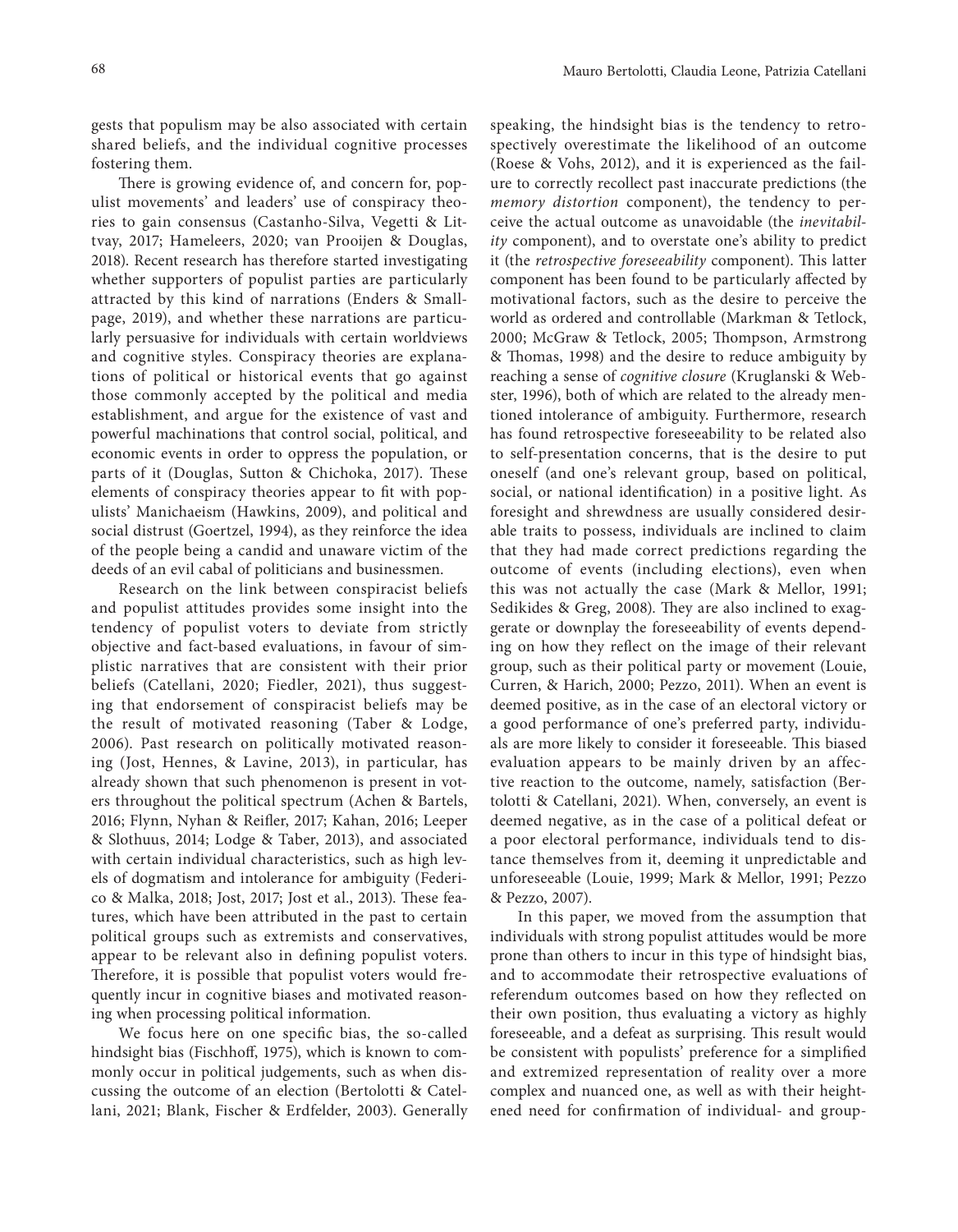level value, as indicated by research on populists' collective narcissism and relative deprivation (Marchlewska, et al., 2018; Elchardus & Spruyt, 2016).

### RESEARCH HYPOTHESES

Using ITANES panel data from the 2016 and 2020 constitutional referenda, we investigated the antecedents of populist attitudes, as well as the consequences of those attitudes on vote choice and on the evaluation of the electoral results.

First, based on previous research on the economic, political, and psychological factors associated with populism and support for populist leaders and parties, we tested the strength and direction of the association between populist attitudes and economic perceptions (Rothwell & Diego-Rosell, 2016; Rooduijn & Burgoon, 2018), political efficacy (Algan et al., 2017) and attitudes, in particular regarding EU membership and immigration (Inglehart & Norris, 2016; Stephan, Ybarra & Morrison, 2016), and political orientation (Geurkink, et al., 2020). We also included a relevant psychosocial factor in our model, namely belief in conspiracy theories (Castanho-Silva, et al., 2017). We therefore formulated the following set of hypotheses.

*Populist attitudes are negatively associated with participants' evaluation of the economic situation (H1a), political efficacy (H1b), and attitudes towards the EU (H1c) and immigration (H1d), whereas they are positively associated with right-wing political orientation (H1e) and belief in conspiracy theories (H1f).*

Second, we explored the role of populist attitudes in vote choice at the two constitutional referenda. Past research on vote choice on specific topics or issues has argued that when citizens struggle to fully understand the object of the ballot (De Angelis, Colombo, & Morisi, 2020), they look for heuristic cues that may help their decision-making task (Lau & Redlawsk, 2001; Lupia, McCubbins, & Popkin, 2000), such as partisan cues. We proposed that, in addition to the well-known and studied cues related to political orientation (Colombo & Kriesi, 2017), citizens may also rely on their populist attitudes when deliberating on political matters, such as in the case of a constitutional referendum. In particular, proposals presented as simple and clear-cut positions on political issues may resonate with the highly polarized and simplistic approach typical of populism. We therefore formulated the following hypotheses.

*Populist attitudes are an independent predictor of vote choice against the 2016 constitutional reform (H2a) and in* 

*favour of the 2020 constitutional reform (H2b), in addition to, and independent from the evaluation of the respective reforms and political orientation.*

Third, we further investigated how populist attitudes influenced not only political decisions, but also the way citizens think of political events, such as the outcome of an election. In particular, we tested whether and how populist attitudes were associated with hindsight bias in the evaluation of the foreseeability of the 2020 referendum outcome. Past research (Bertolotti & Catellani, 2021) indicates that citizens' satisfaction with an electoral outcome can subtly bias their retrospective evaluations of the event, making desired outcomes appear more foreseeable than undesired ones. Since populist citizens appear to be easily prone to simplified and biased political evaluations, we expected them to experience stronger hindsight bias in the evaluation of the foreseeability of electoral results, as well. We therefore formulated the following hypotheses.

*The association between vote choice at the 2020 referendum and the retrospective foreseeability of the result is moderated by populist attitudes, resulting in increased foreseeability among more populist participants who had voted in favour of the reform (H3a) and conversely decreased foreseeability among more populist participants who had voted against the reform (H3b).*

## THE CASE OF THE ITALIAN CONSTITUTIONAL REFERENDA

In the present study, we analyzed the ITANES data collected before and after the 2016 and the 2020 referenda, in order to understand the individual and psychological characteristics of populist voters, and how they affected the outcomes of the two referenda, and voters' evaluation of them.

The 2016 and 2020 constitutional referenda were chosen for three key reasons.

First, the referenda were held away from major European, national, or local electoral competitions, and concerned matters outside the usual range of the electoral debate (e.g., parliamentary representation and legislative procedure). Therefore, we were able to test the impact of populist attitudes on political decision-making outside the scenarios where they have been typically investigated, which are often characterized by intense political campaigning, heightened salience of political and party identity, and a power imbalance between larger, traditional, and mainstream parties and smaller, upand-coming, and radical populist movements.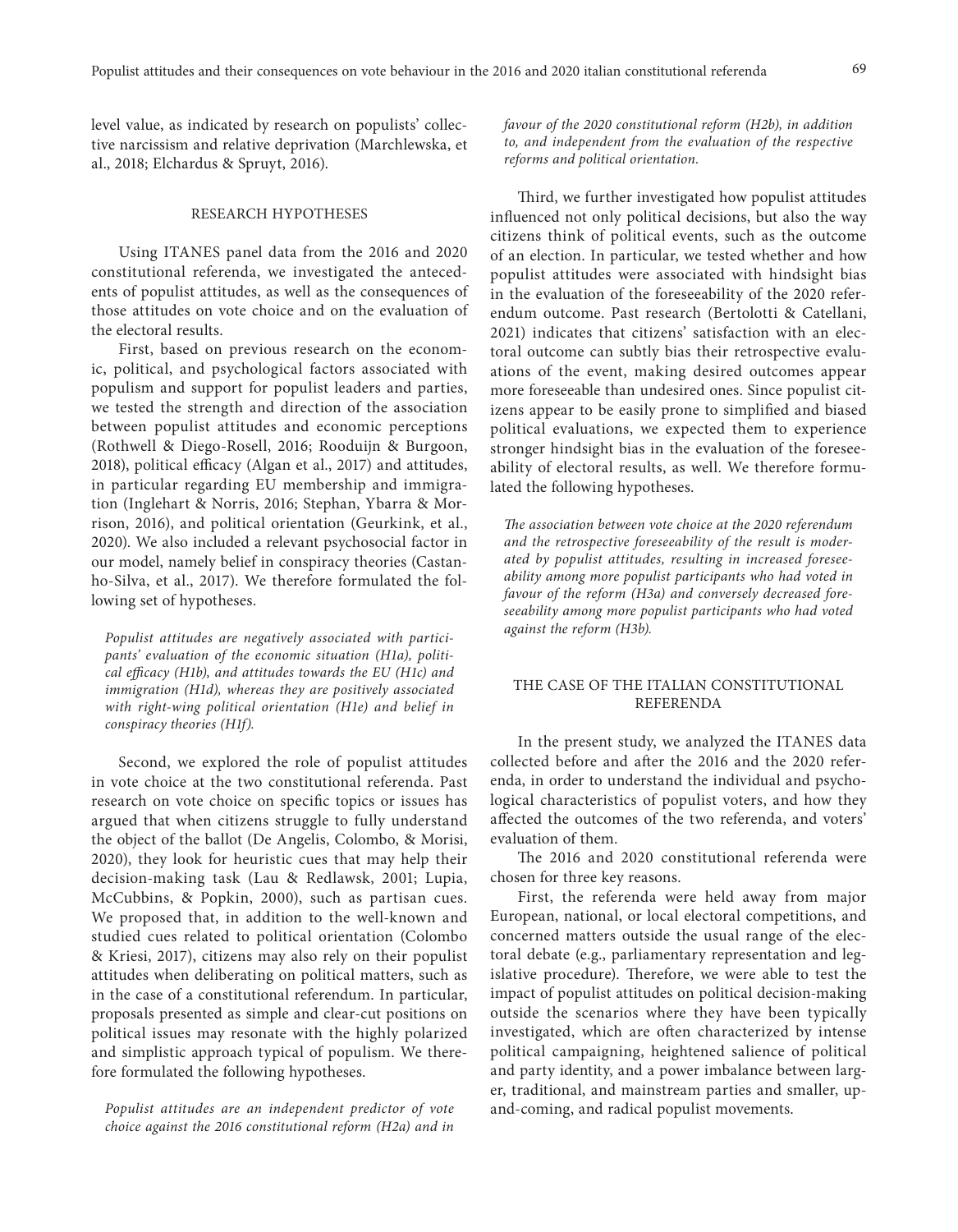Second, despite their atypicality, both referenda were political landmarks at the time they were held, raising them to the rank of "first order" elections (Reif & Schmitt, 1980). In 2016, the constitutional reform championed by the then Prime Minister Matteo Renzi was rejected by a large majority of voters (59.1%), an outcome that was interpreted as a sign of the declining popularity of Renzi and of his party (Ceccarini & Bordignon, 2017), and the growing strength of populist opposition movements (De Blasio & Sorice, 2019), in particular the Five Star Movement and the Lega Party, which would eventually form a parliamentary majority after the 2018 elections. The 2020 constitutional referendum was held in a further radically changed scenario. It was the first major election after the beginning of the COVID-19 pandemic (having been postponed due to the initial outbreak in the spring of the same year), and after the two main populist movements had parted ways, with the Five-Star Movement forming a new centre-left majority, and the Lega becoming the leading force of a reconstituted centre-right opposition. At this time, the proposal was approved by an even larger majority of voters (69.96%) than those who had rejected the 2016 reform.

Third, the constitutional reforms of 2016 and 2020 reflected two different approaches to long-standing issues in the functioning of Italian political institutions, which may have had equally different appeal for populist (and non-populist) voters. The 2016 constitutional reform aimed at changing several elements of the executive and legislative systems, including the composition of the Senate, certain aspects of parliamentary procedure, the power balance between national and regional administrative levels. The implications of these changes were not easily accessible to all citizens, and discussion around the reform often revolved around complex technicalities of constitutional law. The 2020 constitutional reform, conversely, had a much more limited and straightforward aim, that is the proportional reduction of the number of elected representatives in the two legislative chambers (from 945 to 600). This had been a central issue in the populist agenda for decades, and one of the key points in the Five Star Movement's platform.

# METHOD

#### *Participants*

We analyzed data from four waves of the ITANES nationwide panel survey. The surveys were conducted before and after the 2016 and 2020's constitutional referendums in Italy. The 2016 wave involved a representative sample of  $N = 3027$  Italian voters, the 2020 involved a sample of  $N = 3355$ , of which  $N = 2041$  had participated to the 2016 waves.

## *Measures*

*Populist Attitudes.* A short six-item scale measured participants' populist attitudes. The items, based on the Akkerman et al. (2014) scale, were the following: "Politicians must follow the citizens' will" (1); "Citizens and not politicians should take the most important political decisions" (2); "The differences that exist between politicians and the people are greater that the differences within the people" (3); "I would prefer being represented by a common person rather than by a professional politician" (4); "Making compromises in politics means selling off your own principles" (5), and "Politicians speak too much and do too little" (6). The items were meant to tap into the three main dimensions of populist attitudes postulated by Akkerman et al. (2014), namely popular sovereignty (items 1, 2), the division between the people and the elite (items 3, 4), and Manichaeism (items 5, 6). Participants were asked to rate each statement on a scale ranging from 1 (Strongly agree) to 5 (Strongly disagree).

*Political Orientation.* Respondents were asked to position themselves on the left-right axis of the political spectrum: "When people talk about politics, they use the words "left" and "right" Here's a row of boxes that goes from left to right. Considering your political views, what box would you choose?". The possible answers were scored from 0 (Left) to 10 (Right), with the two further options "I don't know" and "None of these". A simple continuous index ranging from left to right was used in the main analyses, excluding participants who did not reveal their orientation. In an additional supplementary analysis reported in the Appendix (see Table A1), political orientation was recoded as a series of dummy variables representing participants on the extreme left (self-reported scores of 0-1), center-left (2-4), center (5), center-right (6-8), extreme right (9-10), and non-reported orientation (12-13).

*Economic Evaluation.* Participants were asked to evaluate the economic situation of their country: "According to you, the economic situation in Italy in the last year is…" and their family: "According to you, the economic situation of your family in the last year is…", using a scale ranging from 1 (Much better) to 5 (Much worse).

*Political Efficacy.* Two items assessed people's perception of internal political efficacy: "Sometimes politics seems so complicated that you don't understand what is going on", and external political efficacy: "People like me have no influence on what the government does". Par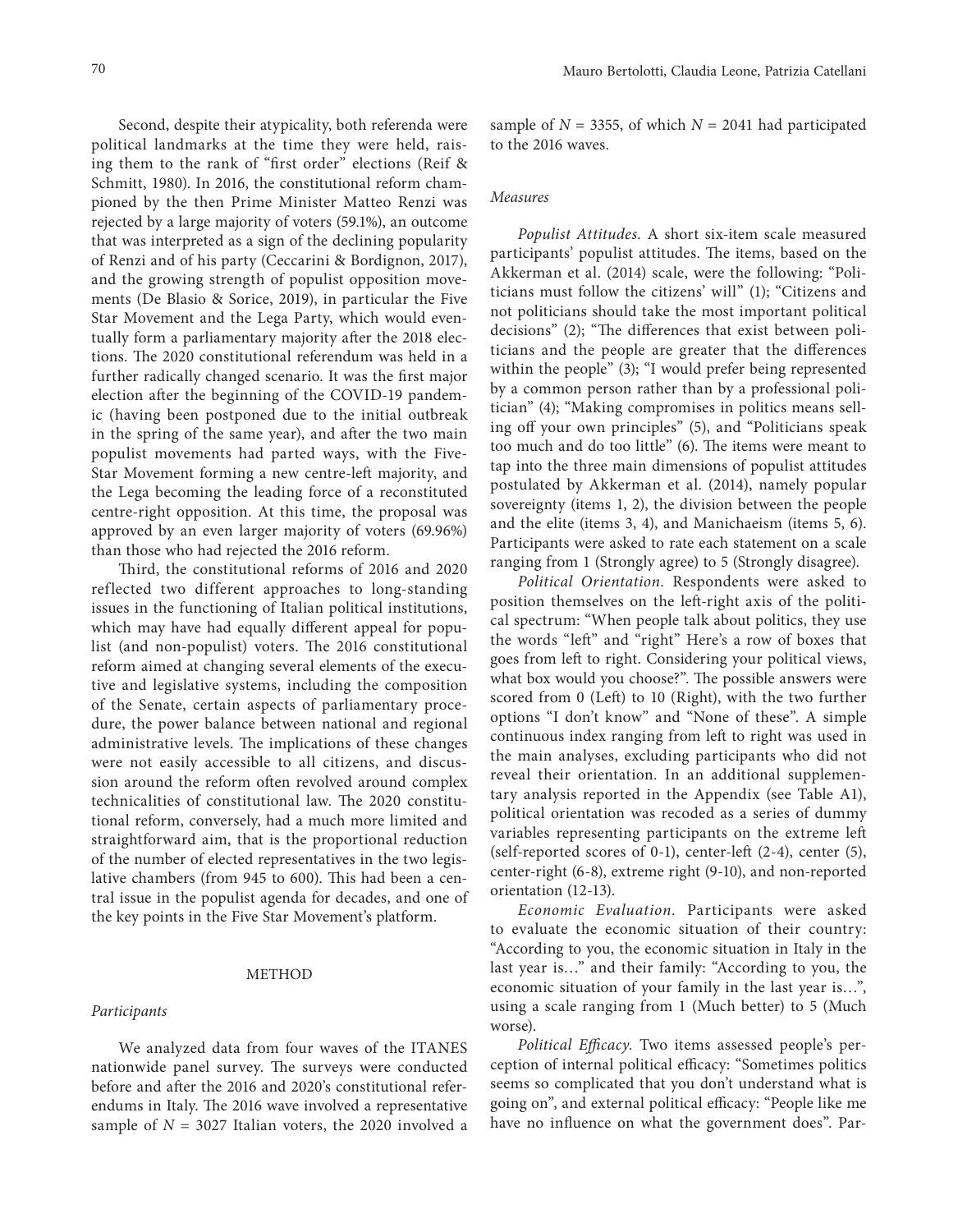ticipants had to report their agreement with each statement on a scale ranging from 1 (Strongly disagree) to 4 (Strongly agree).

*Attitude towards the EU.* One item asked participants to express their judgement on the EU: "According to you, the fact that Italy is part of the European Union is", with three possible answers  $(1 = a \text{ good thing}, 2 = a$ bad thing; 3 = neither a good nor a bad thing).

*Attitude Towards Immigration.* Participants were asked to position themselves on the issue of immigration: "Some people say we receive too many immigrants. Others say it's ok as it is right now. Others say we could easily welcome more of them. Where would you position your opinion?", on a 7-point scale (1= We receive too many immigrants; 7 = We could easily welcome more immigrants).

*Conspiracy Beliefs.* Participants were asked to rate the plausibility of 4 conspiracy theories, on a scale ranging from 0 (Not plausible) to 10 (Completely plausible). The items were the following: "The Moon landings never happened and their evidence was made up by NASA and the US Government"; "Vaccines destroy the immune system and expose it to several disease"; "The Stamina Therapy for neurodegenerative disease invented by Davide Vannoni has been boycotted by pharmaceutical companies"; "Aircraft spray chemical agents in the atmosphere as part of a clandestine programme led by political institutions".

*Evaluation of the Constitutional Reforms.* Participants were asked to evaluate the two constitutional reform proposals: "What is your judgement of the constitutional reform?", using a 11-point Likert scale ranging from 0 (Very negative) to 10 (Very positive).

*Referendum Vote Choice.* This item has been analysed both for the 2016 and 2020 referendum. Participants were asked to report their vote choice by two items, "What did you vote for in the 4 December Referendum?" in the 2016 post-electoral survey, and "What did you vote for in the 20-21 September Referendum?" in the 2020 post-electoral survey. The respondents had 4 possible answers: I voted yes; I voted no; I voted with a blank ballot; I did not vote.

*Hindsight bias.* In a section of the 2020 post-electoral survey, participants' opinion on the referendum results were assessed by one item asking participants "Before 21 September, many predictions were made about the result of the referendum. How much do you think it was foreseeable that 'yes' would win?". The answers were registered on a scale ranging from 0 (Not foreseeable at all) to 10 (Very foreseeable).

*Sociodemographic Characteristics.* Participants' basic sociodemographic characteristics (gender, age and level of education) were collected.

## RESULTS

#### *Dimensional structure of populist attitudes*

As a preliminary step to our main analyses, we investigated the dimensional structure and reliability of the measure used in the ITANES panel survey. As described above, a shortened 6-item version of the scale originally proposed by Akkerman et al. (2014) was included in the survey, with 2 items investigating participants' attitudes along each of the three dimensions of popular sovereignty, the contraposition between the people and the elite, and Manichaeism. We performed confirmatory factor analyses for the postulated threedimensional model of populist attitudes and for a simplified one-dimensional model. Overall, the fit indexes of the two models were very similar (see Table 1), indicating that neither model was clearly superior to the other. The three dimensions were highly correlated with each other,  $r(3259) > .500$ ,  $p < .001$ . Item saturations on the three dimensions were also similar (ranging from .580 to .876 for the sovereignty dimension; .642 to .733 for the anti-elitism dimension, and .515 to .711 for the Manichaeism dimension) to item saturations on the single factor (ranging from .498 to .870).

Based on Wuttke et al. (2020) discussion on the different scoring methods of populist attitudes scales, we computed two alternative scores reflecting compensatory and non-compensatory conceptual structures of populist attitudes. The first score was computed simply averaging the six items' scores into a single index. The second score was computed following the approach proposed by Goertz (2006), in two steps. First, we computed average indexes of the three dimensions of populist attitudes. Then we used the lowest of the three values as the global score. The resulting score represented the highest level of populism participants reported in all three dimensions simultaneously, thus resulting in significantly lower average scores, *M* = 2.01, *SD* = 0.79 vs. *M* = 3.46, *SD* = 0.78,  $t(2298) = 45.26$ ,  $p < .001$ . The two indexes, however, were very strongly correlated, *r*(2297) = .897, *p* < .001. Based on these findings, in the main analyses we used the basic average index of the six items' scores as a simple unidimensional measure of populist attitudes (Cronbach's α = .77).

#### *Psychosocial antecedents of populist attitudes*

We entered the populist attitudes score as the dependent variable in a hierarchical linear regression model with six blocks of predictors: first, basic sociodemographic characteristics (gender, age, education),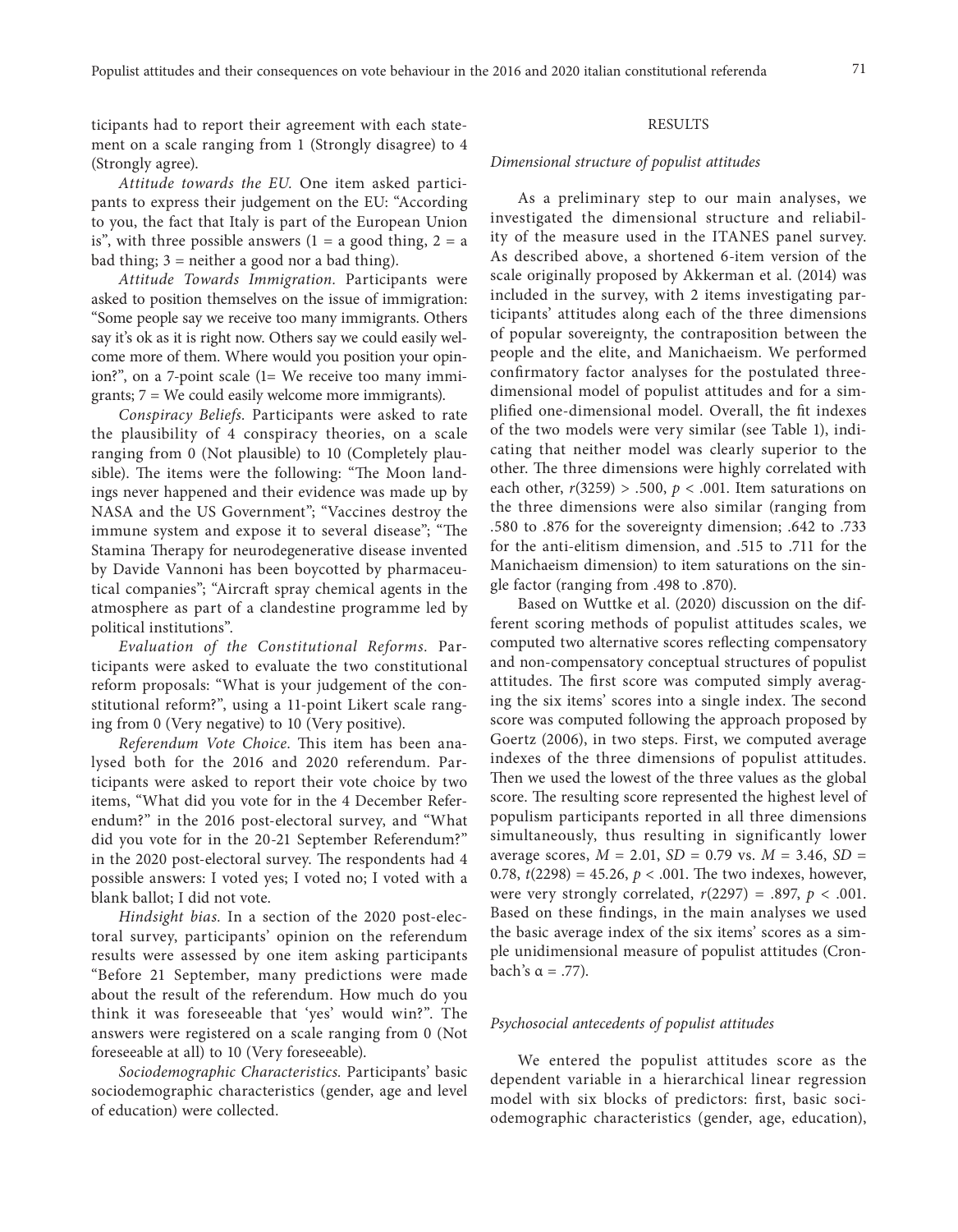Table 1. Goodness-of-fit indexes for two alternative models of the populist attitudes measures.

|               | Three-dimensional Model Uni-dimensional Model |               |  |  |
|---------------|-----------------------------------------------|---------------|--|--|
| $\chi^2$ (df) | $223.12*(6)$                                  | $240.91*$ (9) |  |  |
| <b>RMSEA</b>  | .11                                           | .09           |  |  |
| <b>CFI</b>    | .94                                           | .94           |  |  |
| <b>TLI</b>    | .86                                           | .90           |  |  |
| <b>SRMR</b>   | .04                                           | .04           |  |  |
|               |                                               |               |  |  |

 $*$  *p* < .001.

second, economic evaluations (familiar and national), third, perceived political efficacy (internal and external), fourth, nationalistic attitudes (towards the EU and immigration), fifth, political orientation, and finally the score on the conspiracy theory beliefs scale. Results from the full model are reported in the Appendix, Table A1. Economic evaluations were negatively associated with populist attitudes, but only weakly and non-significantly,  $\beta$ s < .039, *t*s < 1.56, *ps* > .120, thus not supporting our H1a. Both internal,  $β = -.113$ ,  $t = 4.78$ ,  $p < .001$ , and external political efficacy,  $β = -.092$ ,  $t = 3.89$ ,  $p < .001$ , were negatively associated with populist attitudes, in line with H1b, as were attitudes towards the EU,  $\beta$  = -.067, *t* = 2.75,  $p = .006$ , and especially towards immigration,  $\beta$  $=$  -.314,  $t = 10.97$ ,  $p < .001$ , providing support also to H1c and H1d. Finally, the hypothesized (H1e) association with political orientation was not significant,  $β = .020, t$  $= 0.71$ ,  $p = .480$  (but see the Appendix and Table A1 for results of the analysis with recoded political orientation categories), and a positive and significant association with conspiracy theory beliefs was found,  $\beta$  = .201, *t* = 8.05,  $p < .001$ , thus supporting H1f<sup>1</sup>.

# *Populism as a predictor of vote choice in the 2016 and 2020 referendum*

To assess whether populism would turn out to be a significant predictor of vote choice at the 2016 and 2020 referenda, we entered vote choice (coded  $1 = yes$ ;  $0 =$  no) in two separate logistic regression models, with three predictors entered in a stepwise fashion: The evaluation of the proposed constitutional reform, political orientation on the left-right axis, and populist attitudes scores. Participants' vote choice at the two referenda was



Figure 1. Probability of voting in favour of the 2016 and 2020 Constitutional reforms as a function of populist attitudes.

strongly predicted by their evaluation of the two constitutional reform proposals, and to a lesser degree by their political orientation (see Table A2 in the Appendix for the full model). Most importantly for the aims of the present study, populism was significantly and negatively associated with vote for the 2016 reform,  $B = -.544$ ,  $p$  $<$  .001,  $Exp(B) = 0.58$ , and significantly and positively associated with vote for the 2020 reform,  $B = .264$ ,  $p =$ .020,  $Exp(B) = 1.30$ , thus providing support to both H2a and H2b (Figure 1).

The results of the regression analyses therefore confirmed our hypothesis that populism would be a significant driver of vote choice in both the 2016 and 2020 referenda, providing voters with a potential cognitive shortcut when making a rather complex decision on whether to support or reject a constitutional reform. This process, quite common and accepted in the case of party affiliation and political orientation, can therefore be extended to populist attitudes, something that had not been empirically observed yet.

#### *Populist attitudes and hindsight bias*

The third aim of our study was to investigate whether populist attitudes would be associated with the tendency to incur in the hindsight bias, and specifically to report a biased, self-serving evaluation of the retrospective foreseeability of a referendum result. To test our

<sup>&</sup>lt;sup>1</sup> The same analysis was performed using the alternative populist attitudes scores as the dependent variable. Results were overall similar, with the single but notable exception of the association between participants' attitude towards the EU and populist attitudes, which was no longer significant,  $β = .038$ ,  $t = 1.45$ ,  $p = .146$ .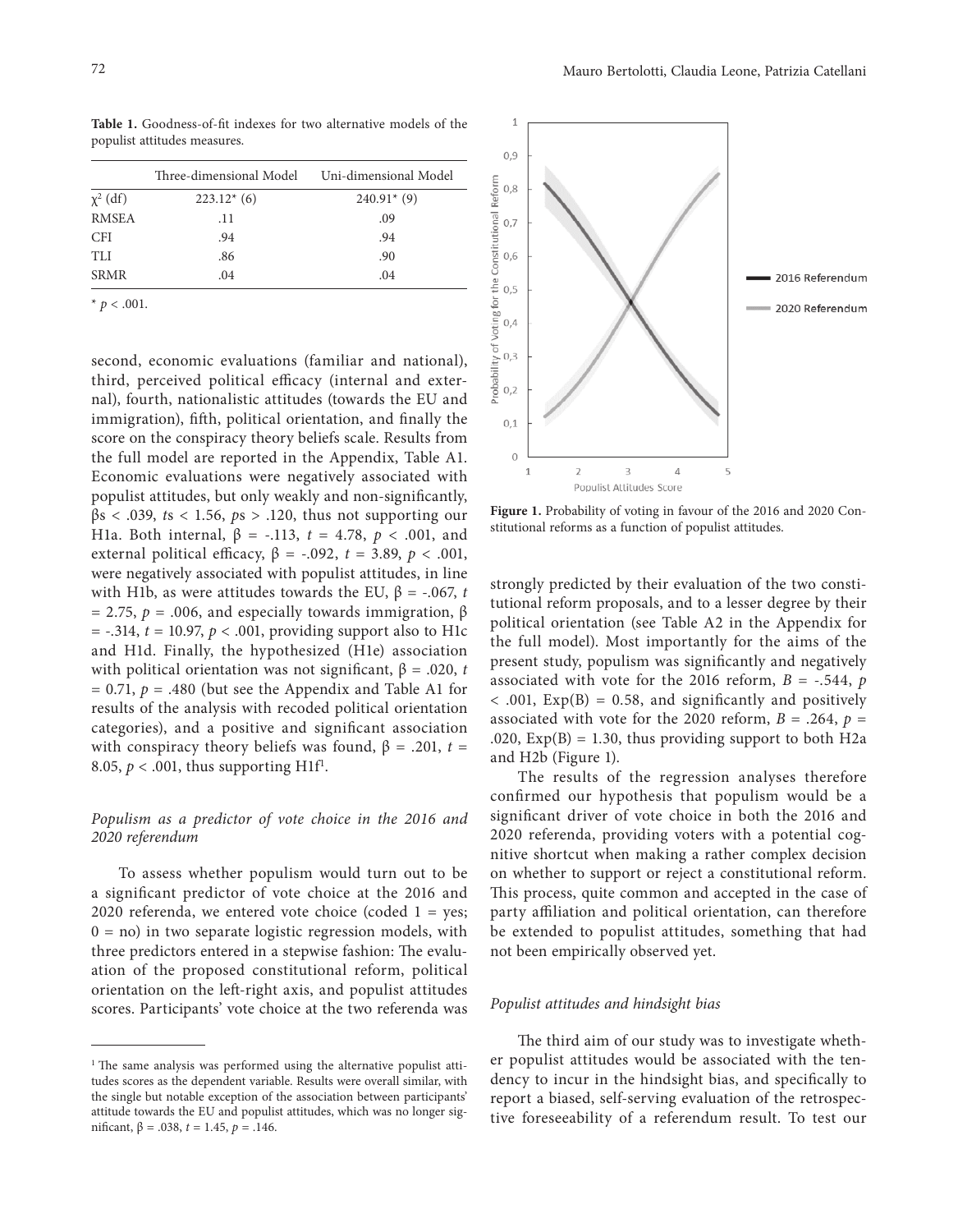



Figure 2. Retrospective foreseeability of the 2020 referendum outcome as a function of vote choice and populist attitudes

hypothesis, we regressed reported retrospective foreseeability of the 2020 referendum outcome on vote choice (coded 1 for "yes", -1 for "no"), populist attitudes scores, and the interaction between the two, using political orientation and the evaluation of the constitutional reform as additional covariates in the multiple regression model.

Results showed that vote choice did not have a significant effect on retrospective foreseeability,  $B = -0.024$ ,  $t =$ 0.34,  $p = .736$ , whereas populist attitudes were negatively associated with it,  $B = -0.188$ ,  $t = 2.87$ ,  $p = .004$ . The interaction term between vote choice and populist attitudes was also significant, *B* = 0.417, *t* = 6.86, *p* < .001. No significant effects of political orientation or of the evaluation of the constitutional reform emerged, *B*s < 0.031, *t*s < 1.43, *ps* > .154. A follow-up analysis of the conditional effects of populist attitudes on retrospective foreseeability for participants who had voted in support or against of the constitutional reform showed the predicted opposing trends. Whereas among the supporters of the winning ("yes") side stronger populist attitudes were associated with higher retrospective foreseeability,  $B = 0.273$ ,  $t = 3.63$ ,  $p$ < .001, as predicted by H3a, among supporters of the losing ("no") side stronger populist attitudes were associated with lower retrospective foreseeability, *B* = -0.566, *t*  $= 6.69$ ,  $p < .001$ , as predicted by H3b. In other words, the more participants had strong populist attitudes, the more they tended to have biased, self-serving evaluations of the predictability of the referendum outcome. They reported it to be *more* predictable, when they personally agreed with the outcome, while they reported it to be *less* predictable, when they had originally hoped for a different outcome.

### DISCUSSION

Our study investigated the role of populist attitudes in the 2016 and 2020 Italian constitutional referenda, taking an in-depth look at the psychosocial and political antecedents of populist attitudes, and at how such attitudes not only influence political behaviour (i.e., vote choice), but also bias voters' evaluation of political events, such as said referenda.

As to the first aim of our study, our analyses provided empirical support to most of the hypothesized associations between psychosocial and populist attitudes. Interestingly, political attitudes related with nationalism, and the attitude towards immigration in particular, were the strongest predictors of populism, whereas economic concerns was unrelated to it. This finding offers substantial evidence in favor of the "cultural backlash hypothesis" (Inglehart & Norris, 2016) as compared to the "economic anxiety hypothesis" (Hernandez & Kriesi, 2016), although the limited and specific geographic and temporal context in which our data were collected certainly calls for additional research in the future. Our findings confirm the idea that populism can be traced back to a multitude of factors that pertain not only to specific positions on political issues such as immigration and national sovereignty, but also to citizens' perception of control (or lack thereof) regarding political institutions, as evidenced by the negative association with political efficacy, as well as the way of thinking about political events, as evidenced by the positive association with belief in conspiracy theories (Enders & Smallpage, 2019;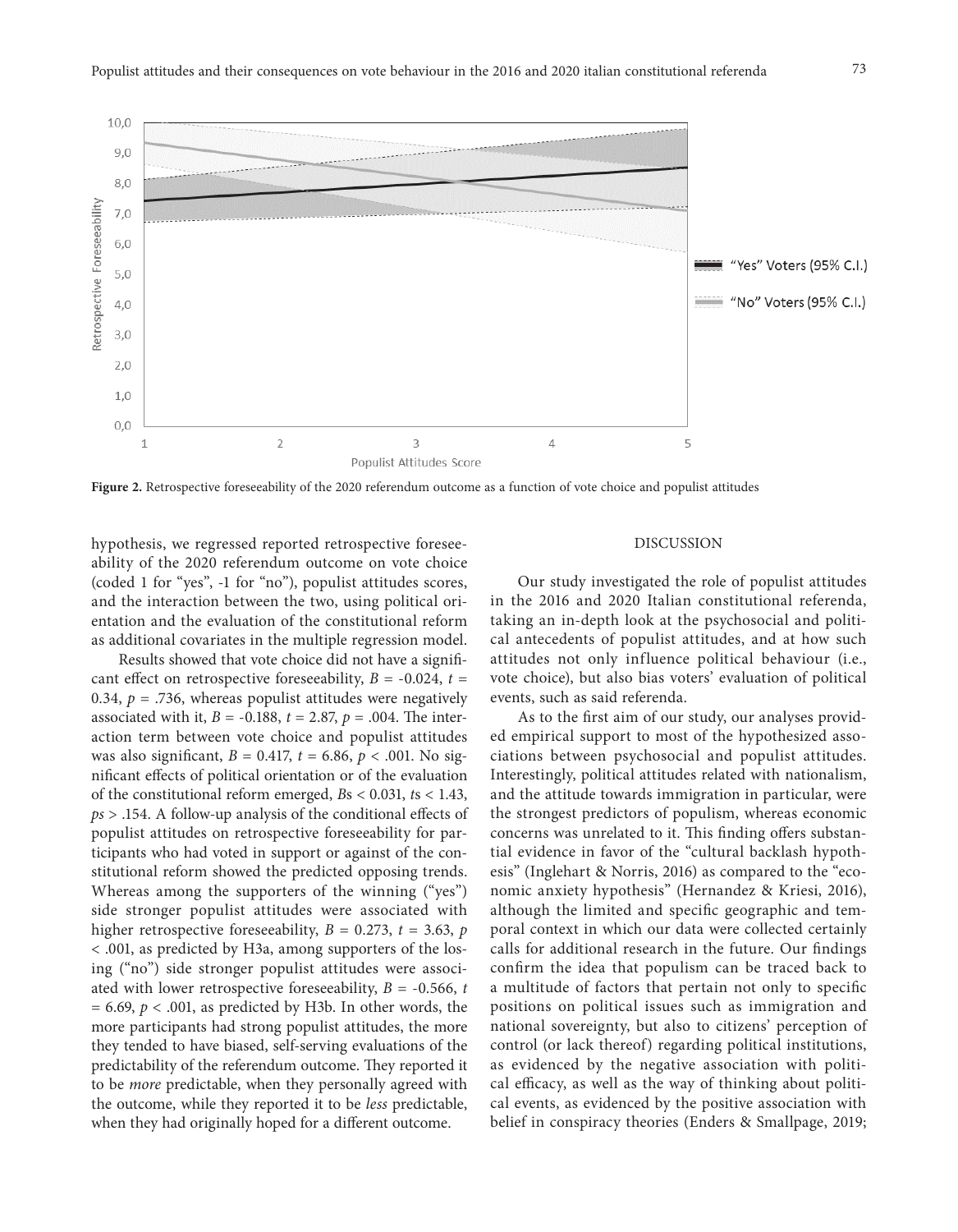van Proojen & Douglas, 2018). Future research might further investigate these dimensions, and also explore how different measures of populism (Akkerman et al., 2014; Castanho Silva et al., 2018; Schulz et al., 2018) and different scoring methods (Wuttke et al., 2020) might provide a clearer picture of the relationship between this construct and its antecedents. The additional analyses we conducted on a slightly different index of populist attitudes (based on Wuttke et al., 2020) suggest that different methods may uncover some variability in the relative importance of specific political positions (regarding EU membership, in our case) in the formation of populist attitudes.

As to the impact of populist attitudes on vote choice at the two referenda, we found that they did play a role in participants' vote, once accounted for their evaluation of the respective constitutional reforms and political orientation. In particular, our findings suggest that voters may have resorted, to some extent, to a "populist heuristic" when deciding whether to support the two constitutional reforms. In particular, voters' pre-existing populist attitudes seem to have driven them away from the rather complex and technical reform proposal of 2016, and have boosted support of the simple and very specific proposal of 2020. These findings might contribute to the ever growing literature on voters' use of cognitive shortcuts, anchors, and heuristics in political decision-making (Lau, Kleinbert & Ditonto, 2018), providing some insight on the intuitive rules used by populist voters.

Finally, our investigation of the cognitive underpinnings of populist attitudes provided some original and rather fascinating results. Analysing participants' bias in evaluating the foreseeability of election results, we found potential evidence of the cognitive factor connecting biased information processing, motivated reasoning and populist attitudes. In particular, our findings indicate that the stronger were participants' populist attitudes, the more likely they were to interpret the outcome of the referendum through the distorting lens of their expectations. More specifically, populist supporters of the constitutional reform saw the positive result of the referendum as more foreseeable than less populist fellow supporters, possibly reflecting their motivation to see the world as simple and orderly (Mark & Mellor, 1991), and to emphasize the merit of their success. We found the opposite trend among those who voted against the constitutional reform, as the more populist ones were more likely to see their defeat as unforeseeable, partially shielding themselves from the negative repercussions on self-evaluation of having just lost an election (Pezzo & Pezzo, 2007).

Our study has some relevant limitations due to its limited scope, as it is based on data from just two elec-

tions in a single country, and the relative novelty of several investigated constructs, such as populist attitudes, belief in conspiracy theories, and the retrospective foreseeability component of the hindsight bias. In particular, longitudinal and comparative studies might help clarifying the role of populist attitudes in voting decision, by looking at different contexts and situations, such as different types of election (Garry, Marsch, & Sinnott, 2005), and consider also the presence and relevance of partisan cues, and differences in media coverage of campaigns. As for the link between populist attitudes and the hindsight bias, these are among the first findings on this phenomenon in the political domain. Future studies might as well investigate it in other elections and contexts. Further research in more controlled, experimental scenarios might also help establishing a clear causal relationship between populist attitudes and this specific type of motivated reasoning. Nevertheless, these results might provide new and important insight on previously unexplored psychological differences among voters, and on how they influence the evaluation of relevant political events.

#### **REFERENCES**

- Achen, C., & Bartels, L. (2016). Democracy for realists: Holding up a mirror to the electorate. *Juncture, 22(4)*, 269–275.
- Akkerman, A., Mudde, C., & Zaslove, A. (2014). *How populist are the people? Measuring populist attitudes in voters. Comparative Political Studies,* 47(9*)*, 1324– 1353.
- Algan, Y., Guriev, S., Papaioannou, E., & Passari, E. (2017). The European trust crisis and the rise of populism. *Brookings Papers on Economic Activity, 2017*(2), 309–400.
- Bellucci, P. & Serricchio, F. (2016). Europeismo, euroscetticismo e crisi economica. In D. Pasquinucci, & L. Verzichelli (Eds.), *Contro l'Europa: I diversi scetticismi verso l'integrazione europea* (pp. 215-232). Bologna: Il Mulino.
- Bertolotti, M. & Catellani, P. (2021). Hindsight bias and electoral outcomes: Satisfaction counts more than winner-loser status. *Social Cognition*, 39, 201–224.
- Blank, H., Fischer, V., & Erdfelder, E. (2003). Hindsight bias in political elections. *Memory, 11*(4-5), 491– 504.
- Castanho Silva, B., Vegetti, F., & Littvay, L. (2017). The elite is up to something: Exploring the relation between populism and belief in conspiracy theories. *Swiss Political Science Review, 23*(4), 423–443.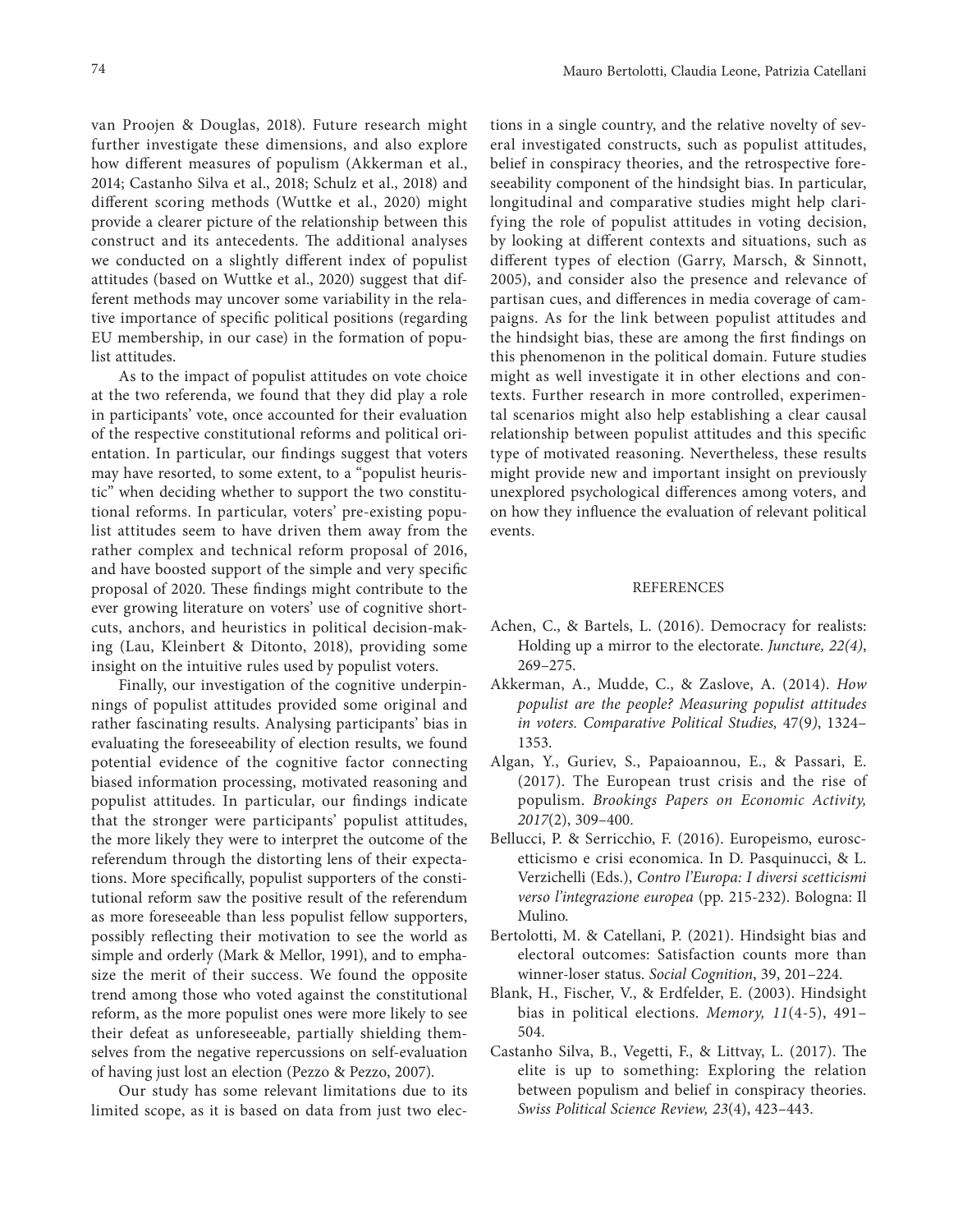- Catellani, P. (2020). Cognitive and Psychosocial Factors in Online Political Communication. *Comunicazione Politica, 21*(1), 75–86.
- Ceccarini, L., & Bordignon, F. (2017). Referendum on Renzi: The 2016 vote on the Italian constitutional revision. *South European Society and Politics, 22*(3), 281–302.
- Cremonesi, C. (2019). Media messages' influence on populist attitudes. State of the art and insights from an experimental research on the Italian case. *Italian Political Science*, 14(1), 50–67.
- Colombo, C., & Kriesi, H. (2017). Party, policy–or both? Partisan-biased processing of policy arguments in direct democracy. *Journal of Elections, Public Opinion and Parties, 27*(3), 235–253.
- De Angelis, A., Colombo, C., & Morisi, D. (2020). Taking cues from the government: heuristic versus systematic processing in a constitutional referendum. *West European Politics, 43*(4), 845–868.
- De Blasio, E., & Sorice, M. (2019). The rise of populist parties in Italy: Techno-populism between neo-liberalism and direct democracy. In E. Hidalgo Tenorio, M.A. Benitez Castro, & F. De Cesare (Eds.), *Populist discourse: Critical approaches to contemporary* (pp. 33–51). Routledge.
- De Zavala, A. G., Cichocka, A., Eidelson, R., & Jayawickreme, N. (2009). Collective narcissism and its social consequences. *Journal of Personality and Social Psychology, 97*(6), 1074–1096.
- Douglas, K. M., Sutton, R. M., & Cichocka, A. (2017). The psychology of conspiracy theories. *Current Directions in Psychological Science*, 26(6), 538–542.
- Eatwell, R., & Goodwin, M. (2018). *National populism: The revolt against liberal democracy*. Penguin UK.
- Elchardus, M., & Spruyt, B. (2012). Populisme en de zorg over de samenleving [Populism and the concerns over the society]. *Sociologie, 8*, 107–126
- Elchardus, M., & Spruyt, B. (2016). Populism, persistent republicanism and declinism: An empirical analysis of populism as a thin ideology. *Government and Opposition, 51*(1), 111–133.
- Enders, A. M., & Smallpage, S. M. (2019). Who are conspiracy theorists? A comprehensive approach to explaining conspiracy beliefs. *Social Science Quarterly, 100*(6), 2017–2032.
- Federico, C. M., & Malka, A. (2018). The contingent, contextual nature of the relationship between needs for security and certainty and political preferences: Evidence and implications. *Political Psychology, 39*, 3–48.
- Fiedler, K. (2021). A non-populist perspective on populism in psychological science. In J.P. Forgas, W. Crano, & K. Fiedler, *The psychology of populism* (pp. 174–194). Routledge.
- Fischhoff, B. (1975). Hindsight is not equal to foresight: The effect of outcome knowledge on judgment under uncertainty. *Journal of Experimental Psychology: Human perception and performance, 1*(3), 288–299. https://doi.org/10.1037/0096-1523.1.3.288.
- Flynn, D. J., Nyhan, B., & Reifler, J. (2017). The nature and origins of misperceptions: Understanding false and unsupported beliefs about politics. *Political Psychology, 38*, 127–150.
- Garry, J., Marsh, M., & Sinnott, R. (2005). 'Secondorder'versus 'Issue-voting'Effects in EU Referendums: evidence from the Irish nice treaty referendums. *European Union Politics*, 6(2), 201–221.
- Geurkink, B., Zaslove, A., Sluiter, R., & Jacobs, K. (2020). Populist attitudes, political trust, and external political efficacy: Old wine in new bottles?. *Political Studies*, 68(1), 247–267.
- Goertzel, T. (1994). Belief in conspiracy theories. *Political Psychology, 15*(4), 731–742.
- Hameleers, M. (2020). They are selling themselves out to the enemy! The content and effects of populist conspiracy theories. *International Journal of Public Opinion Research, 33*(1), 38–56.
- Hawkins, K. A. (2009). Is Chávez populist? Measuring populist discourse in comparative perspective. *Comparative Political* Studies, 42(8), 1040–1067.
- Hawkins, K. A., Riding, S., & Mudde, C. (2012). Measuring populist attitudes. Political Concepts *Committee on Concepts and Methods Working Paper Series, 55*, 1–35.
- Hawkins, K. A., & Rovira Kaltwasser, C. (2014). The populist specter in contemporary Chile. *Paper presented at the 2014 Latin American Studies Association (LASA), Chicago, IL.*
- Hernández, E., & Kriesi, H. (2016). The electoral consequences of the financial and economic crisis in Europe. *European Journal of Political Research, 55*(2), 203–224.
- Inglehart, R. F., & Norris, P. (2016). Trump, Brexit, and the rise of populism: Economic have-nots and cultural backlash. HKS Working Paper No. RWP16-026, July 29, 2016.
- Jost, J. T. (2017). Ideological asymmetries and the essence of political psychology. *Political psychology, 38(2*), 167–208.
- Jost, J. T., Hennes, E. P., & Lavine, H. (2013). "Hot" political cognition: Its self-, group-, and system-serving purposes. In D. E. Carlston (Ed.), *The Oxford handbook of social cognition* (p.p 851–875). Oxford University Press.
- Kahan, D.M. (2016). The Politically Motivated Reasoning Paradigm, Part 1: What Politically Motivated Reasoning Is and How to Measure It. In R.A. Scott, & S.M.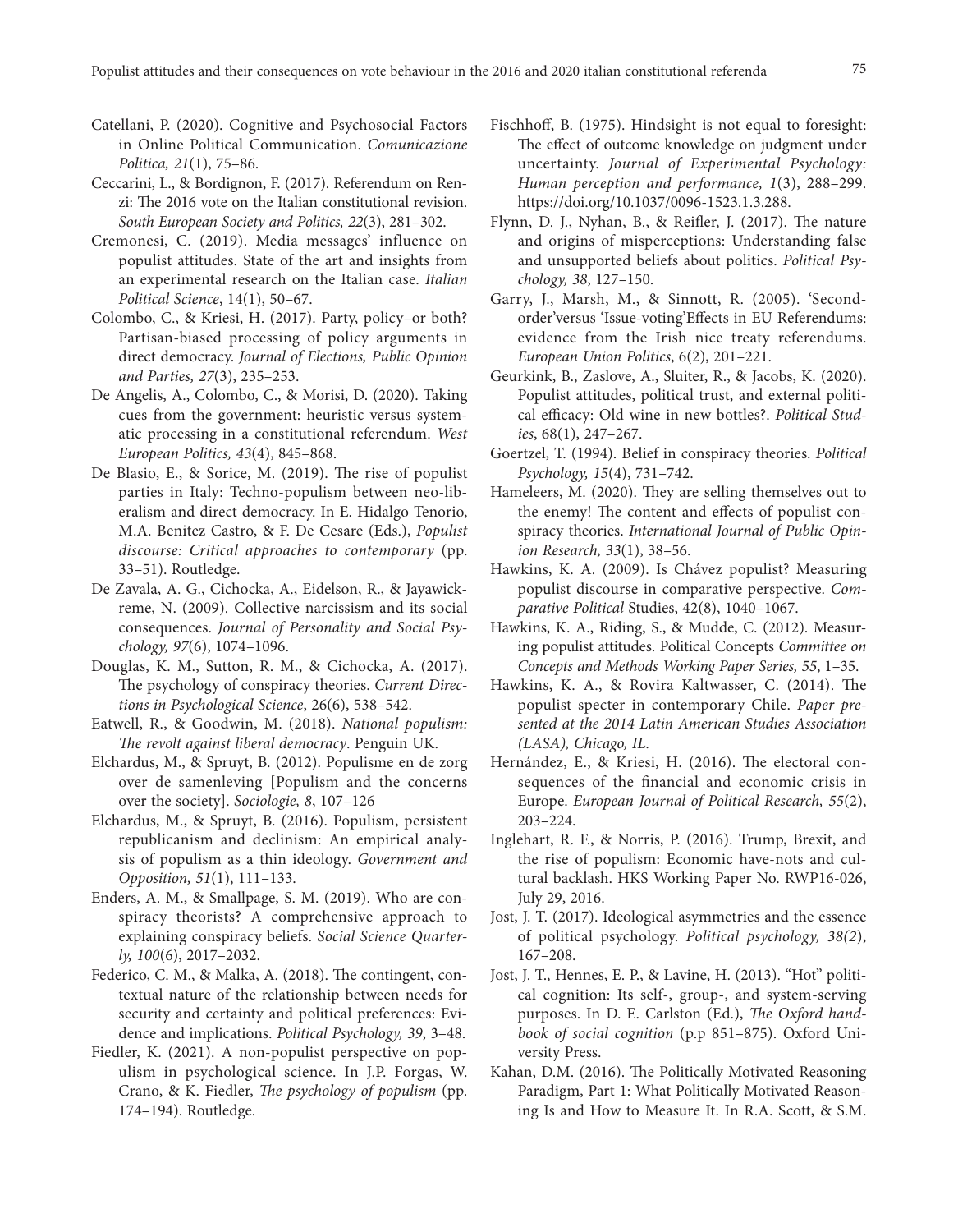Kosslyn (Eds.), *Emerging Trends in the Social and Behavioral Sciences*.

- Kruglanski, A. W., & Webster, D. M. (1996). Motivated closing of the mind: "Seizing" and "freezing.". *Psychological Review, 103*(2), 263–283.
- Lau, R. R., Kleinberg, M. S., & Ditonto, T. M. (2018). Measuring voter decision strategies in political behavior and public opinion research. *Public Opinion Quarterly, 82*(S1), 911-936.
- Lau, R. R., & Redlawsk, D. P. (2001). Advantages and disadvantages of cognitive heuristics in political decision making. *American Journal of Political Science*, 951–971.
- Leeper, T. J., & Slothuus, R. (2014). Political parties, motivated reasoning, and public opinion formation. *Political Psychology, 35*, 129–156.
- Lodge, M., & Taber, C. S. (2013). The rationalizing voter. *Cambridge University Press.*
- Louie, T. A. (1999). Decision makers' hindsight bias after receiving favorable and unfavorable feedback. *Journal of Applied Psychology*, *84*(1), 29–41.
- Louie, T. A., Curren, M. T., & Harich, K. R. (2000). "I knew we would win": Hindsight bias for favorable and unfavorable team decision outcomes. *Journal of Applied Psychology, 85*(2), 264–272.
- Lupia, A., McCubbins, M. D., & Popkin, S. L. (2000). Beyond rationality: Reason and the study of politics. In A. Lupia, M.D. McCubbins, & S.L. Popkin (Eds.), *Elements of reason: Cognition, choice, and the bounds of rationality* (pp. 1–20). Cambridge, UK: Cambridge University Press.
- Marchlewska, M., Cichocka, A., Panayiotou, O., Castellanos, K., & Batayneh, J. (2018). Populism as identity politics: Perceived in-group disadvantage, collective narcissism, and support for populism. *Social Psychological and Personality Science, 9(*2), 151–162.
- Mark, M. M., & Mellor, S. (1991). Effect of self-relevance of an event on hindsight bias: The foreseeability of a layoff. *Journal of Applied Psychology, 76*(4), 569–577.
- Markman, K. D., & Tetlock, P. E. (2000). 'I couldn't have known': Accountability, foreseeability and counterfactual denials of responsibility. *British Journal of Social Psychology, 39*(3), 313–325.
- Mayer, L. C., Kaymak, E., & Justice, J. W. (2000). Populism and the triumph of the politics of identity: The transformation of the Canadian party system. *Nationalism and Ethnic Politics, 6*(1), 72-102.
- McGraw, A. P., & Tetlock, P. E. (2005). Taboo trade‐offs, relational framing, and the acceptability of exchanges. *Journal of Consumer Psychology, 15(1*), 2–15.
- Mudde, C. (1999). The single‐issue party thesis: Extreme right parties and the immigration issue. *West European Politics, 22*(3), 182-197.
- Mudde, C. (2007). *Populist radical right parties in Europe.* Cambridge, UK: Cambridge University Press.
- Mudde, C., & Rovira Kaltwasser, C. (2013). Populism and leadership. In P. 't Hart & Rhodes R.A.W. R. Rhodes (Eds.), *Oxford Handbook of Political Leadershi*p (pp. 493–512). Oxford, UK: Oxford University Press.
- Oliver, J. E., & Rahn, W. M. (2016). Rise of the Trumpenvolk: Populism in the 2016 Election. *The Annals of the American Academy of Political and Social Science*, 667(1), 189–206.
- Passarelli, G., & Tuorto, D. (2018). The Five Star Movement: Purely a matter of protest? The rise of a new party between political discontent and reasoned voting. *Party Politics, 24*(2), 129–140.
- Pauwels, T. (2011). Measuring populism: A quantitative text analysis of party literature in Belgium. *Journal of Elections, Public Opinion and Parties*, 21(1), 97–119.
- Pettigrew, T. F. (2016). In pursuit of three theories: Authoritarianism, relative deprivation, and intergroup contact. *Annual Review of Psychology, 67*, 1–21.
- Pezzo, M. V., & Pezzo, S. P. (2007). Making sense of failure: A motivated model of hindsight bias. *Social Cognition, 25*(1), 147–164.
- Pezzo, M. V. (2011). Hindsight bias: A primer for motivational researchers. Social and Personality *Psychology Compass, 5*(9), 665–678.
- Reif, K., & Schmitt, H. (1980). Nine-second-order national elections: A conceptual framework for the analysis of European election results. *European Journal of Political Research, 8*(1), 3–44
- Roese, N. J., & Vohs, K. D. (2012). Hindsight bias. *Perspectives on Psychological Science, 7*(5), 411–426.
- Rooduijn, M. (2018). What unites the voter bases of populist parties? Comparing the electorates of 15 populist parties. *European Political Science Review, 10*(3), 351–368.
- Rooduijn, M., & Burgoon, B. (2018). The paradox of well-being: do unfavorable socioeconomic and sociocultural contexts deepen or dampen radical left and right voting among the less well-off?. *Comparative Political Studies, 51*(13)*,* 1720–1753.
- Rooduijn, M., De Lange, S. L., & Van der Brug, W. (2014). A populist Zeitgeist? Programmatic contagion by populist parties in Western Europe. *Party Politics, 20*(4), 563–575.
- Rooduijn, M., & Pauwels, T. (2011). Measuring populism: Comparing two methods of content analysis. *West European Politics*, 34(6), 1272–1283.
- Rooduijn, M., Van Der Brug, W., & De Lange, S. L. (2016). Expressing or fuelling discontent? The relationship between populist voting and political discontent. *Electoral Studies, 43*, 32–40.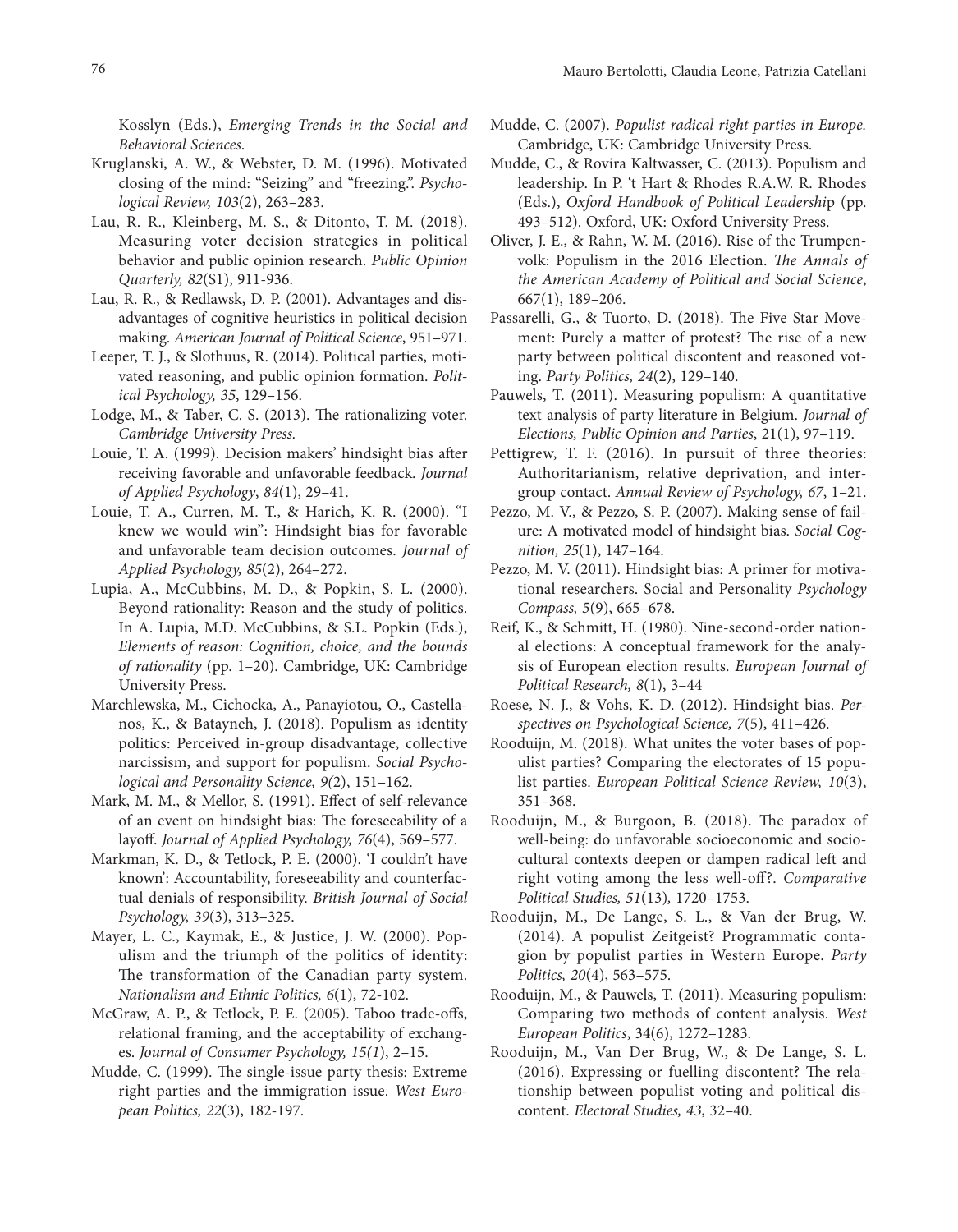- Rothwell, J. T., & Diego-Rosell, P. (2016). Explaining nationalist political views: The case of Donald Trump. Available at SSRN: http://dx.doi.org/10.2139/ ssrn.2822059
- Schulz, A., Müller, P., Schemer, C., Wirz, D. S., Wettstein, M., & Wirth, W. (2018). Measuring populist attitudes on three dimensions. *International Journal of Public Opinion Research*, *30*(2), 316–326.
- Sedikides, C., & Gregg, A. P. (2008). Self-enhancement: Food for thought. *Perspectives on Psychological Science, 3*(2), 102–116.
- Spruyt, B., Keppens, G. & van Droogenbroeck, F. (2016). Who supports populism and what attracts people to it? *Political Research Quarterly*, *69*(2), 335–346.
- Stanley, B. (2011). Populism, nationalism, or national populism? An analysis of Slovak voting behaviour at the 2010 parliamentary election. *Communist and Post-Communist Studies*, *44*(4), 257–270.
- Stephan, W.G., Ybarra, O., & Morrison, K.R., (2016). Intergroup threat theory. In T.D. Nelson, (Ed.), *Handbook of prejudice, stereotyping, and discrimination* (pp. 255–278), New York: Psychology Press.
- Taber, C. S., & Lodge, M. (2006). Motivated skepticism in the evaluation of political beliefs. *American Journal of Political Science, 50*(3)*,* 755–769.
- Thompson, S. C., Armstrong, W., & Thomas, C. (1998). Illusions of control, underestimations, and accuracy: a control heuristic explanation. *Psychological bulletin, 123*(2), 143–161.
- Van der Brug, W. (2003). How the LPF fuelled discontent: Empirical tests of explanations of LPF support. *Acta Politica, 38*(1), 89–106.
- van Prooijen, J. W., & Douglas, K. M. (2018). Belief in conspiracy theories: Basic principles of an emerging research domain. *European journal of social psychology, 48(7)*, 897–908.
- Vasilopoulos, P., & Jost, J. T. (2020). Psychological similarities and dissimilarities between left-wing and right-wing populists: Evidence from a nationally representative survey in France. *Journal of Research in Personality, 88*, 104004 https://doi.org/10.1016/j. jrp.2020.104004.
- Walker, I., & Pettigrew, T. F. (1984). Relative deprivation theory: An overview and conceptual critique. B*ritish Journal of Social Psychology*, 23(4), 301–310.
- Wuttke, A., Schimpf, C., & Schoen, H. (2020). When the whole is greater than the sum of its parts: On the conceptualization and measurement of populist attitudes and other multidimensional constructs. *American Political Science Review, 114*(2), 356–374.